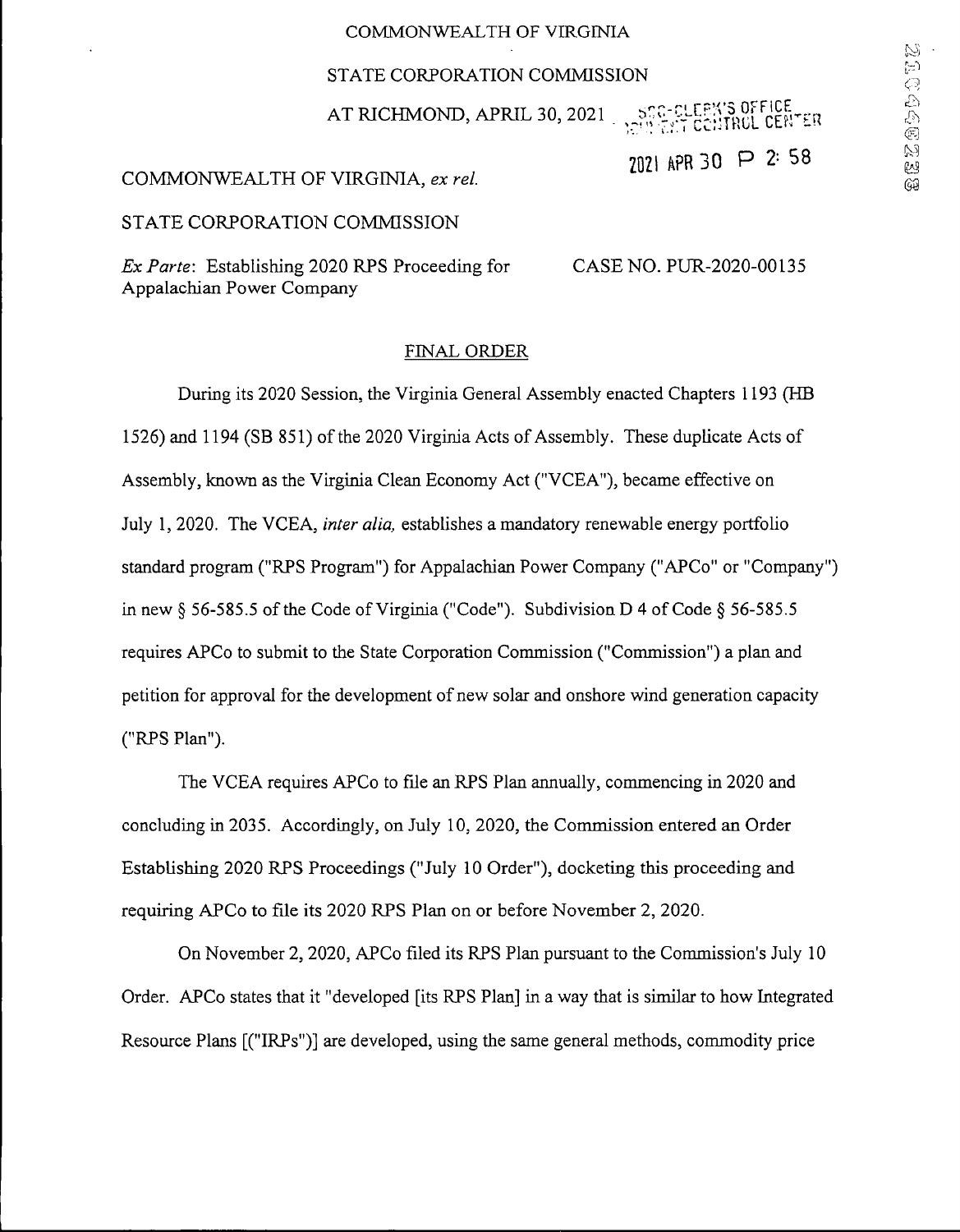forecasts, optimization software, load forecasts, and resource cost assumptions."<sup>1</sup> APCo's RPS Plan indicates that the Company anticipates adding, through a mix of Company-owned resources and third-party power purchase agreements ("PPAs"), 3,452 megawatts ("MW") of solar, 2,200 MW of onshore wind and 400 MW of energy storage to meet the requirements of the VCEA through  $2050<sup>2</sup>$  APCo requested approval of its RPS Plan only; the Company did not request approval of any new generation facilities or any associated rate adjustment clause.

On November 6, 2020, the Commission issued an Order for Notice and Hearing in this case, which, among other things, scheduled an evidentiary hearing, invited interested persons to comment or participate in this matter, and directed the Staff ofthe Commission ("Staff') to investigate and file testimony on APCo's RPS Plan.

Appalachian Voices ("Environmental Respondent"), the Maryland-DC-Virginia Solar Energy Industries Association ("MDV SEIA"), Walmart Inc. ("Walmart"), the Office of the Attorney General's Division of Consumer Counsel ("Consumer Counsel"), and Virginia Electric and Power Company filed notices of participation in this proceeding. Walmart, Environmental Respondent, and Stafffiled testimony on the Company's RPS Plan. Subsequently, the Company filed rebuttal testimony. The Commission received comments from the Virginia Department of Mines, Minerals and Energy and from LS Power Development LLC.

The Commission convened a hearing on this matter on February 2-4, 2021, as scheduled. APCo, Environmental Respondent, MDV SEIA, Walmart, Consumer Counsel and Staff participated in the hearing. On March 11, 2021, APCo, Environmental Respondent, MDV SEIA,

**<sup>1</sup> RPS Plan at 4.**

*<sup>1</sup> Id.* **at 5.**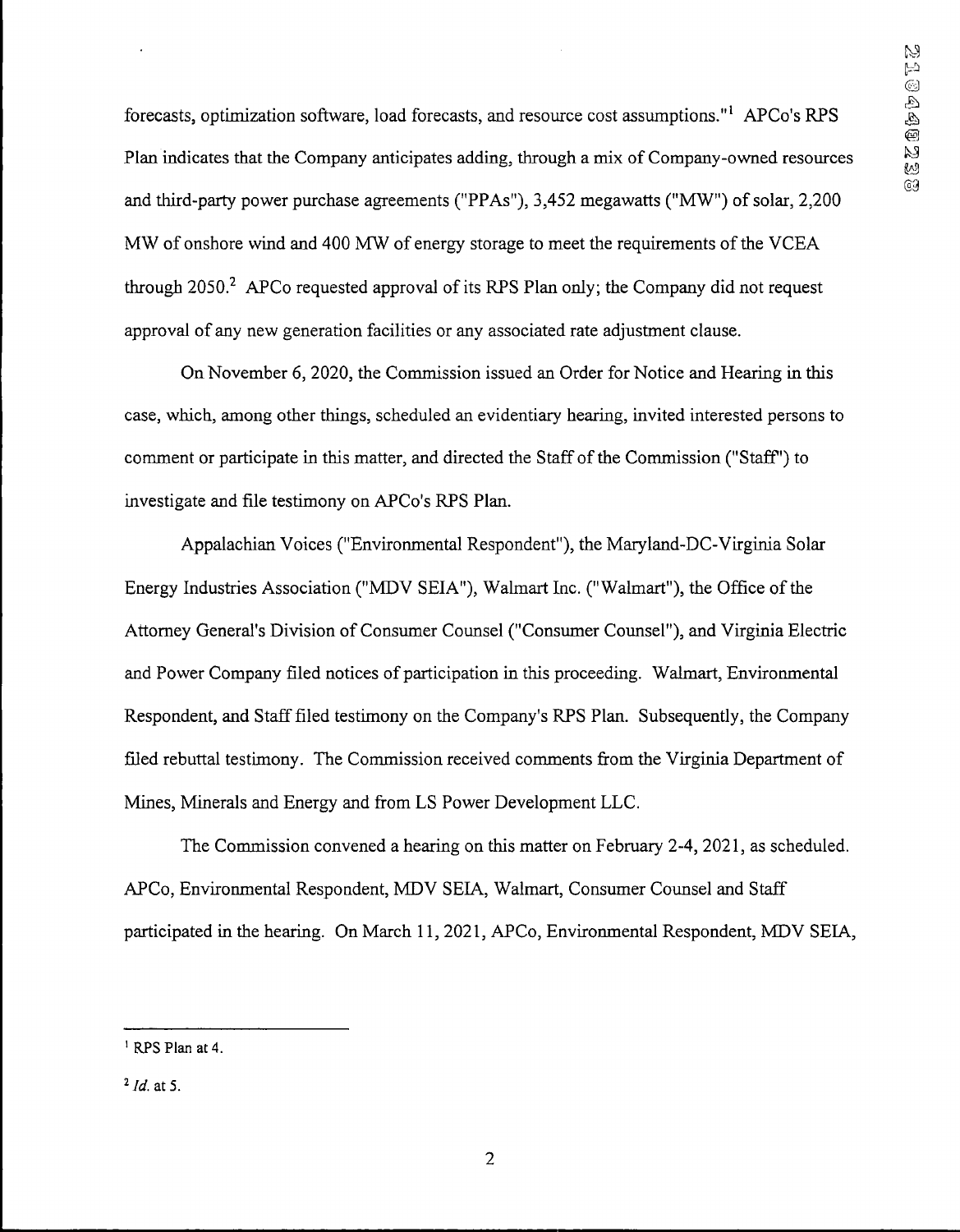Walmart, Consumer Counsel and Staff submitted post-hearing filings for the Commission's consideration.

NOW THE COMMISSION, upon consideration of this matter, is of the opinion and finds as follows. $3$  The discussion below sets forth detailed analyses and findings on several issues raised in this proceeding. As always, the Commission is guided by the statute and the record. In doing so, we have exercised the Commission's delegated discretion in a manner that faithfully implements the YCEA requirements that include carbon reduction, while best protecting consumers who expect and deserve reliable and affordable service.

## *Code of Virginia*

# Code § 56-585.5 D 4 provides:

4. In connection with the requirements of this subsection, each Phase I and Phase II Utility shall, commencing in 2020 and concluding in 2035, submit annually a plan and petition for approval for the development of new solar and onshore wind generation capacity. Such plan shall reflect, in the aggregate and over its duration, the requirements of subsection D concerning the allocation percentages for construction or purchase of such capacity. Such petition shall contain any request for approval to construct such facilities pursuant to subsection D of § 56-580 and a request for approval or update of a rate adjustment clause pursuant to subdivision A 6 of § 56-585.1 to recover the costs of such facilities. Such plan shall also include the utility's plan to meet the energy storage project targets of subsection E, including the goal of installing at least 10 percent of such energy storage projects behind the meter. In determining whether to approve the utility's plan and any associated petition requests, the Commission shall determine whether they are reasonable and prudent and shall give due consideration to (i) the RPS and carbon dioxide reduction requirements in this section, (ii) the promotion of new renewable generation and energy storage resources within the

<sup>&</sup>lt;sup>3</sup> The Commission has fully considered the evidence and arguments in the record. See also Board of Supervisors of Loudoun County v. State Corp. Comm'n, 292 Va. 444, 454 n.10 (2016) ("We note that even in the absence of this **representation by the Commission, pursuant to our governing standard of review, the Commission's decision comes to us with a presumption that it considered all ofthe evidence of record.") (citation omitted).**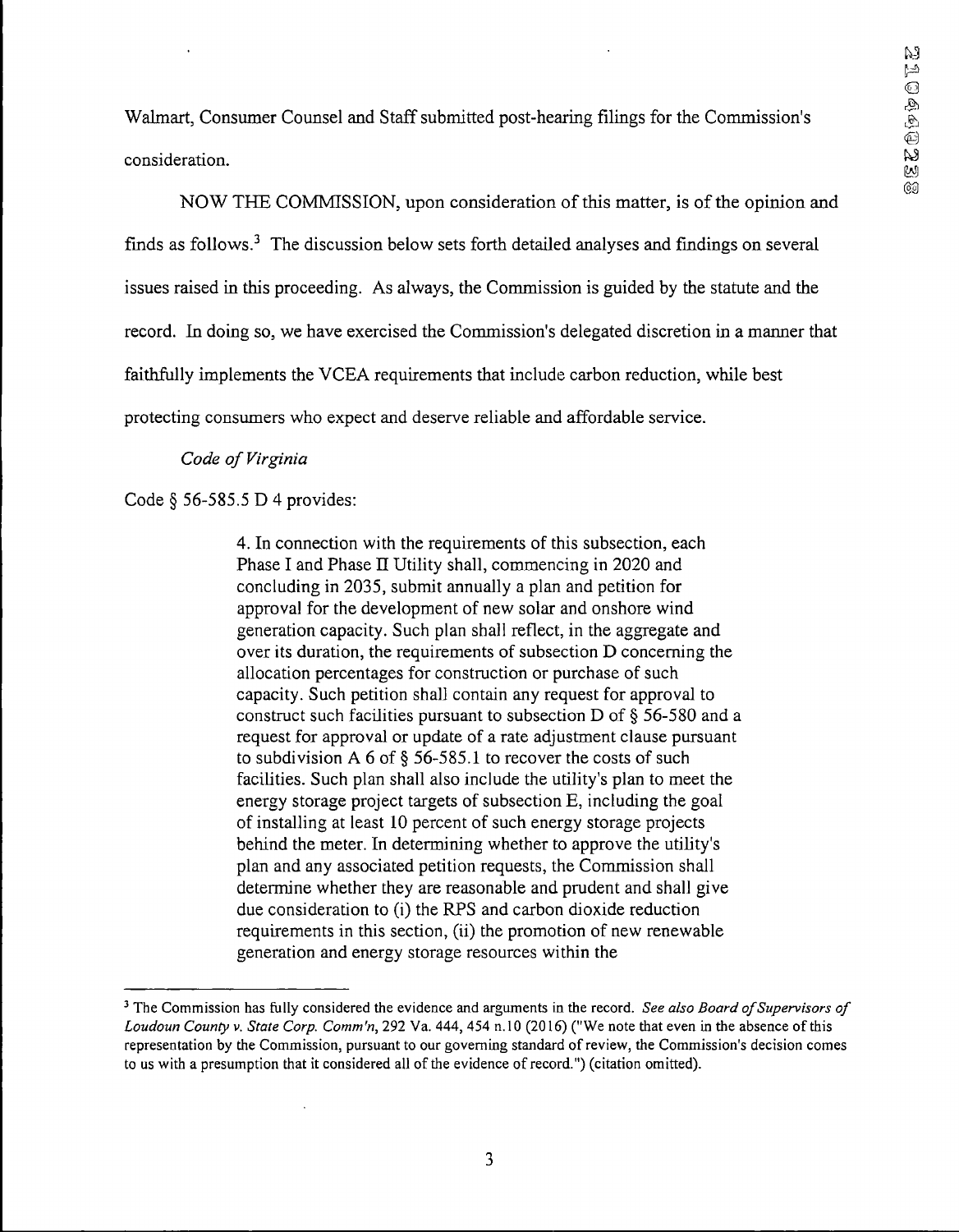Commonwealth, and associated economic development, and (iii) fuel savings projected to be achieved by the plan. Notwithstanding any other provision of this title, the Commission's final order regarding any such petition and associated requests shall be entered by the Commission not more than six months after the date of the filing of such petition.4

# *Legal Sufficiency ofAPCo's KPS Plan*

Participants raised several concerns with the Company's RPS Plan.<sup>5</sup>

Notwithstanding, the Commission finds that, for purposes offiling its first annual plan under

Code 56-585.5 D 4, APCo's plan is reasonable and prudent. Subsequent plans, however,

must comply with (among other things) the additional requirements set forth herein.

# *Future RPS Plan Filings*

The Commission finds that in order to "give due consideration to ... the RPS and

carbon dioxide reduction requirements" in Code § 56-585.5 when evaluating subsequent

plans and associated petition requests, such future annual filings shall analyze how APCo's

plan and petition requests address and implement the RPS and carbon dioxide reduction

requirements in Code § 56-585.5, including but not necessarily limited to Code § 56-

585.5 C.

Modeling Assumptions and Inputs. The Commission finds that, to evaluate subsequent plans and associated petition requests, such future annual filings shall include at a minimum:

**<sup>4</sup> APCo is a Phase I Utility.** *See* **Code § 56-585.1 A 1.**

**<sup>5</sup> For example, Environmental Respondent requested that the Commission direct "the Company to provide a much more specific, concrete, and actionable VCEA compliance plan, demonstrated with competent evidence." Ex. 4 (Rdbago) at 5. Environmental Respondent also asked that the Commission direct the Company to evaluate** "procurement of greater amounts of non-utility and distributed resources than the minimums required by law." *Id.* at **4. MDV SEIA requested that "in light ofthe directives contained in the VCEA, potential economic development benefits should be a factor in all future resource evaluations." MDV SEIA Post-Hearing Filing at 4.**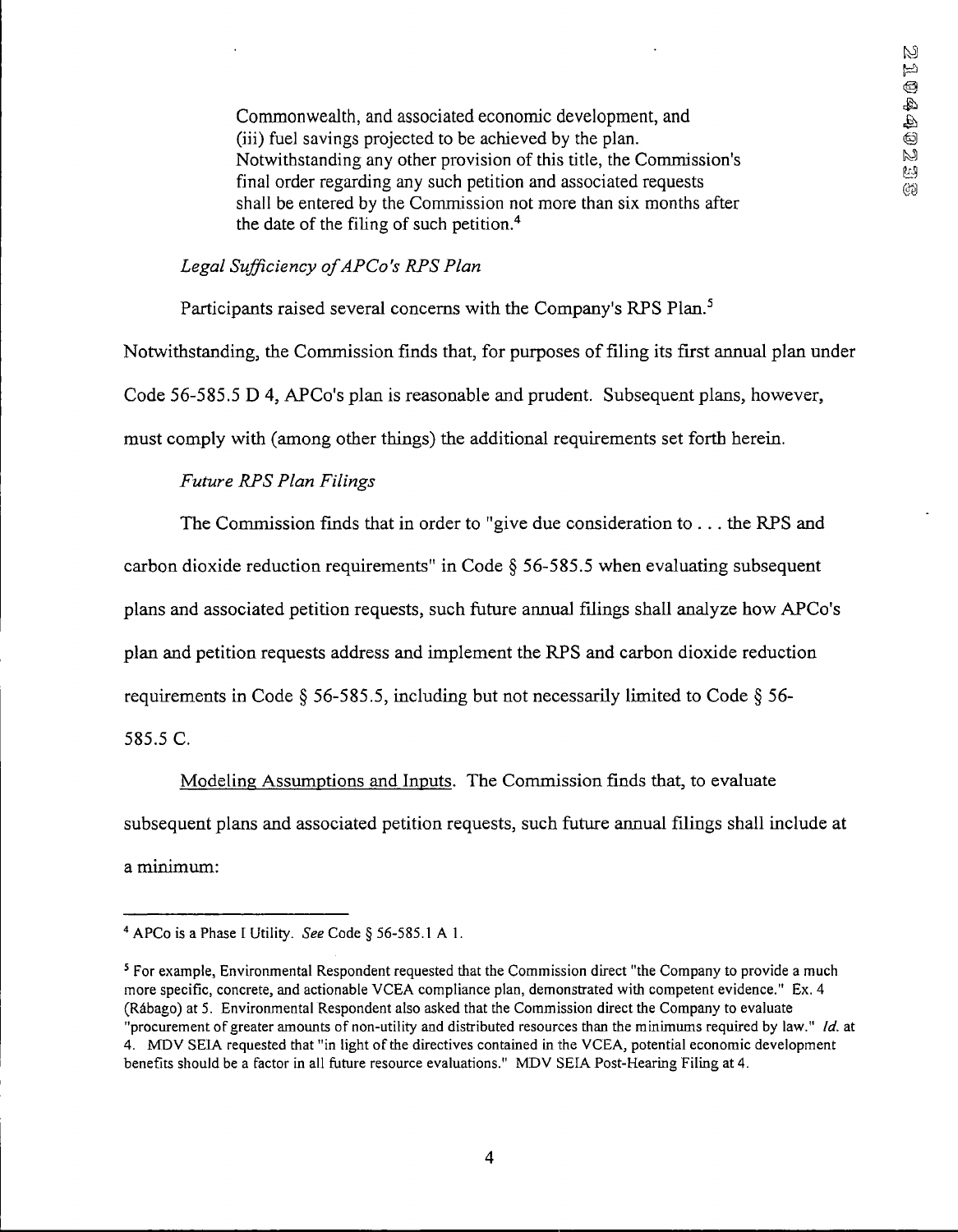- a least cost VCEA plan that meets (i) applicable carbon regulations<sup>6</sup> and (ii) the mandatory RPS Program requirements of the  $VCEA$ ;<sup>7</sup>
- modeling or evaluation of renewable energy certificates ("RECs") from all sources (with both high- and low-price sensitivities), including utility-owned, third-party PPAs, and unbundled REC purchases;<sup>8</sup>
- modeling ofAPCo's actual wind capacity factor and Virginia-specific or PJMspecific solar capacity factor;<sup>9</sup>
- distributed generation sensitivities for unbundled REC purchases through Requests for Proposals ("RFPs"), fixed price offers and over-the-counter purchases;<sup>10</sup>
- modeling of reliability impacts;<sup>11</sup>
- updated fundamentals forecasts and commodity pricing that reflects the VCEA requirements;<sup>12</sup> and
- a detailed chart showing how APCo has complied to date with the VCEA's RPS requirements.<sup>13</sup>

**<sup>7</sup>** *See, e.g.,* **Ex. 11 (Pratt) at 10, Tr. 345.**

**<sup>8</sup> Tr. 247, 329-333.**

<sup>9</sup> Ex. 11 (Pratt) at 12-13. The term "PJM" is a reference to PJM Interconnection, L.L.C., a regional transmission **organization that operates a wholesale electricity market and manages the high-voltage electricity grid throughout all or portions ofthirteen states, including Virginia, and the District of Columbia.**

**<sup>10</sup>** *See* **Ex. <sup>11</sup> (Pratt) at 15,22.**

 $<sup>11</sup>$  To the extent that APCo concludes that the duck curve may impact reliability, such modeling and results should</sup> **also be included.**

**<sup>12</sup> Ex. 11 (Pratt) at 22.**

<sup>13</sup> The Commission has concluded that the information required herein may provide relevant data points for the **Commission's future consideration ofthe required analysis under Code 56-585.5 D. The exclusion of other potential** data points from the requirements of the instant Order does not represent a finding that such are not necessary for **such consideration. The Commission will evaluate future RPS filings based on the evidentiary record developed in each proceeding.**

<sup>&</sup>lt;sup>6</sup> Such modeling should include, but is not limited to, Virginia's participation in the Regional Greenhouse Gas **Initiative.**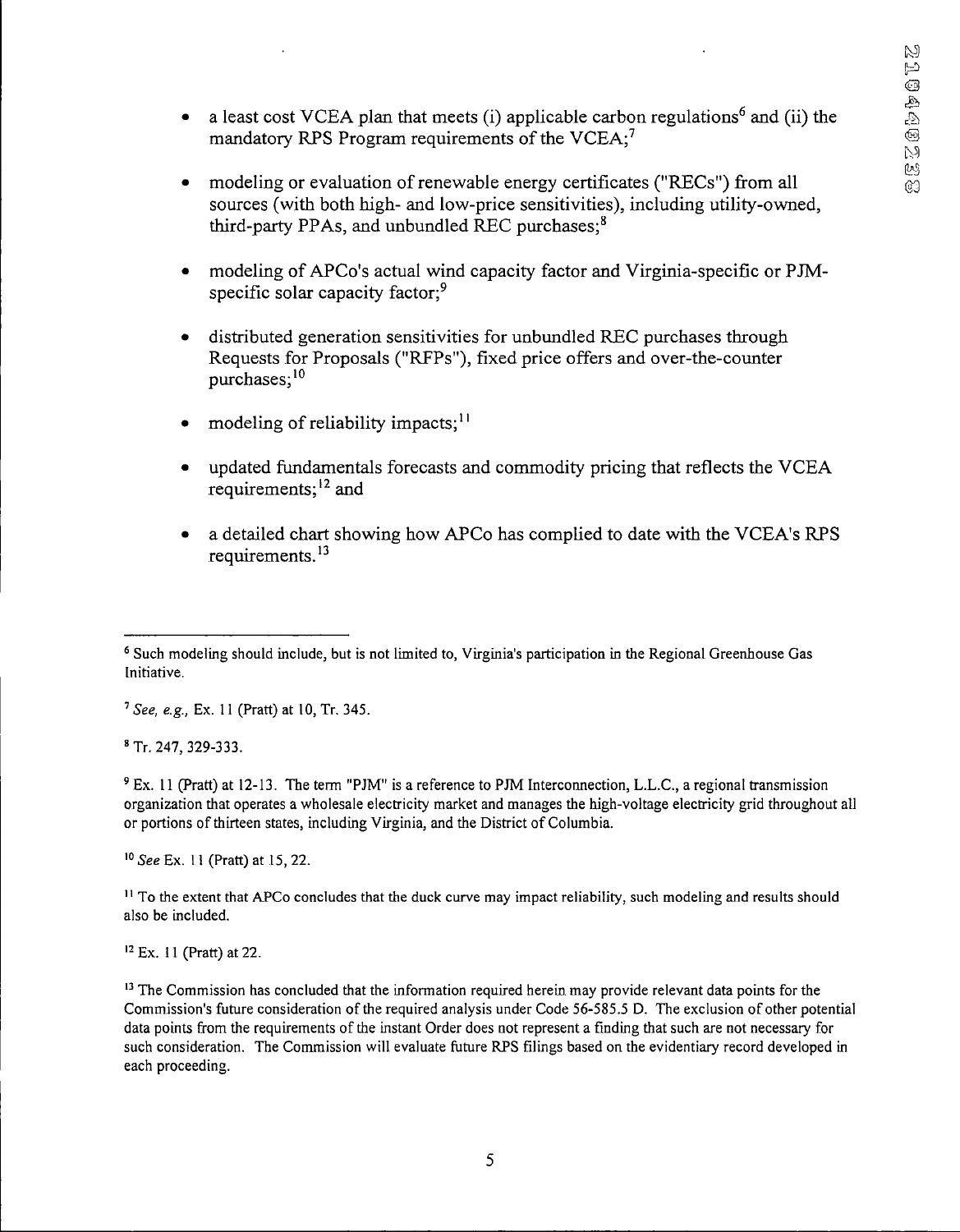In addition to these minimum planning and modeling requirements for APCo's subsequent RPS filings and associated petition requests, we direct the Company to also file the following information in subsequent RPS filings.

RPS Compliance Certification. The Commission finds that this annual RPS proceeding is a reasonable and appropriate proceeding to consider the Company's annual certification of compliance with the RPS Program. Such certification will commence in the Company's 2022 RPS filing for calendar year 2021. The Commission directs APCo to propose reporting metrics, and any needed protocols, associated with RPS Program certification in its 2021 RPS filing.14

Bill Analysis. As recommended by Staff, we find that APCo's next RPS bill analysis in its next RPS filing should include the effects of retirements, the effects of tax credits, offsets related to outside model additions, and any changes to customer class allocation factors.15 We further direct Staff and the Company to work together, as necessary, to develop the form and contents of the bill analysis.

Accelerated Renewable Energy Buyer Requirements. Code § 56-585.5 G.l provides that "[t]o the extent that an accelerated renewable energy buyer contracts for the capacity of new solar or wind generation resources pursuant to this subsection, the aggregate amount of such nameplate capacity shall be offset from the utility's procurement requirements pursuant to

<sup>&</sup>lt;sup>14</sup> As with the prior voluntary RPS program, the Commission will continue to utilize the PJM-EIS Generation **Attribute Tracking System ("PJM-GATS"). The Commission recently updated in PJM-GATS the business rules relating to the categories of eligible generation sources for Virginia-qualified RECs in 2021-2024 ("GATS Update"). On April 9,2021, the Commission issued an Order for Comment with respect to the GATS Update.** *See Commonwealth ofVirginia, ex rel. State Corporation Commission, Ex Parte: In the matter ofregistering and retiring Virginia-eligible renewable energy certificates.* **Case No. PUR-2021-00064, Doc. Con. Cen. No. 210410225, Order for Comment (Apr. 9, 2021).**

**<sup>15</sup> Ex. 12 (Welsh) at 7-10; Tr. 231.** *See also* **Staff Post-Hearing Filing at 11.**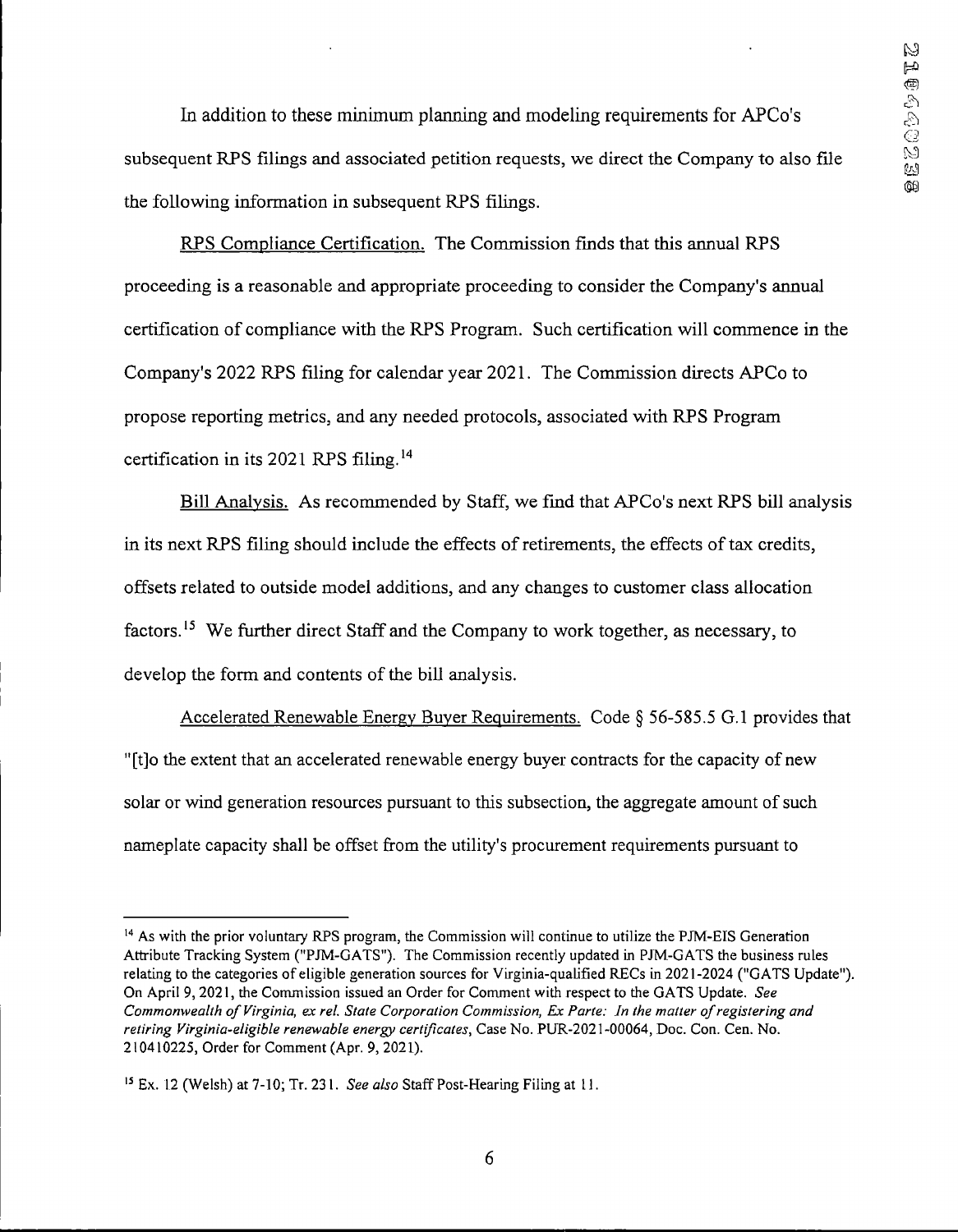subsection D." Further, Code § 56-585.5 G.l also provides that "[a]ll RECs associated with contracts entered into by an accelerated renewable energy buyer with the utility, or a person other than the utility, for an EPS Program shall not be credited to the utility's compliance with its RPS requirements, and the calculation of the utility's RPS Program requirements shall not include the electric load covered by customers certified as accelerated renewable energy buyers." Accordingly, in future EPS filings, we direct the Company to provide information related to accelerated renewable energy buyers ("ARBs") as follows:

- For existing customers that potentially qualify as ARBs under Code § 56-585.5 G (i) provide the total aggregate annual load for the prior calendar year associated with these customers; (ii) provide the total aggregate peak load for the prior calendar year associated with these customers; and (iii) provide the aggregate amount of energy, capacity, and RECs procured by such customers in the prior calendar year, to the extent known; and
- Identify all customers that have qualified as ARBs and provide (i) the total annual load for the prior calendar year associated with each customer, and cumulatively for all such customers; (ii) the total peak load for the prior calendar year associated with each customer, and cumulatively for all such customers; and (iii) the aggregate amount of energy, capacity, and RECs procured in the prior calendar year by each customer, and cumulatively for all such customers.<sup>16</sup>

Similarly, we further fmd that future EPS filings should include additional

information regarding any solar and onshore wind facilities under contract with specific customers, including ARBs. APCo shall provide the following information related to such facilities in future RPS filings: (i) the nameplate capacity; (ii) projected and actual annual capacity factors; (iii) levelized cost of energy in \$/megawatt-hours ("MWh"); (iv) whether each facility is contracted or expected to be contracted with an eligible ARB; (v) contracted

**<sup>16</sup>The Company may designate, as appropriate, confidential or extraordinarily sensitive information contained therein pursuant to the Commission's Rules of Practice and Procedure, 5 VAC 5-20-10** *et seq.*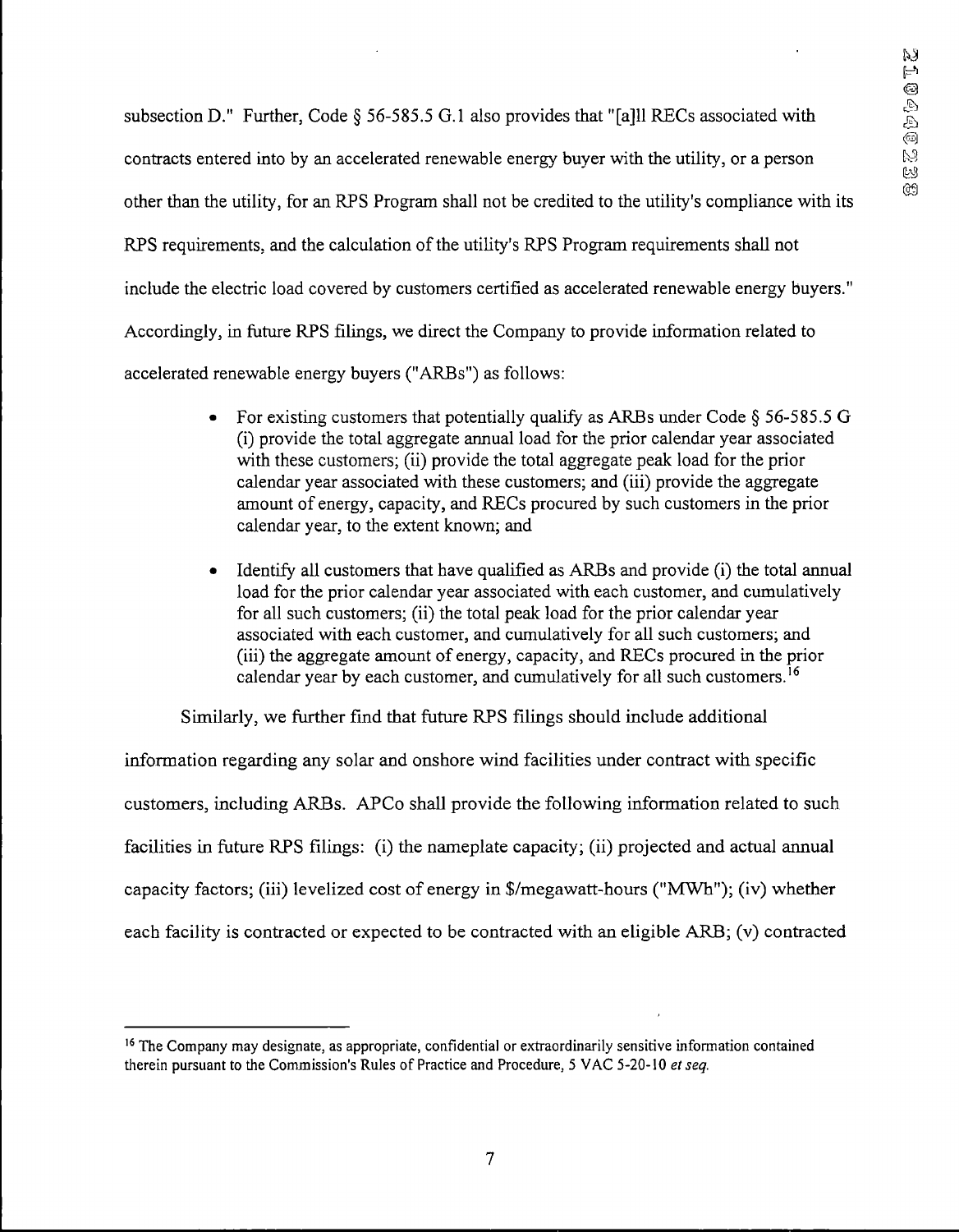prices in \$/MWh;<sup>17</sup> (vi) the contract duration; (vii) whether each contract is a bundled sale of energy, capacity and environmental attributes, and ancillary services, or a subset of these elements;<sup>18</sup> (viii) any price escalators in the contracts; and (ix) any performance guarantees in the contracts.19

Requests for Proposals. With respect to RFPs, the Company must comply with the specific requirements of Code § 56-585.5 D 3. The Commission also finds that, for purposes of our analyses under Code  $\S$  56-585.5 D 4, the complete results of RPS-related RFPs must be included in each of APCo's subsequent RPS filings.

In addition to the specific requirements set forth in Code  $\S$  56-585.5 D 3, we will require that APCo's RFPs address environmental justice considerations by assessing the impacts of proposed projects on underserved communities.<sup>20</sup> The Company's RPS filing should identify how the RFP assessed environmental justice considerations, including any non-price considerations that were included in the Company's RFP analysis. These

<sup>&</sup>lt;sup>17</sup> See Consumer Counsel Post-Hearing Filing at 11 (stating that a Phase I or Phase II utility should not be permitted **to act discriminatorily in favor ofARBs with respect to pricing in negotiating contracts with ARBs).**

<sup>&</sup>lt;sup>18</sup> See Staff Post-Hearing Filing at 4 (stating that the RPS Plan must include a description of all ARB contracts so **that the Commission can ensure that qualifying ARBs are exempt from non-bypassable RPS compliance costs).**

**<sup>19</sup> As noted, above, the Company may designate, as appropriate, confidential or extraordinarily sensitive information contained therein pursuant to the Commission's Rules of Practice and Procedure.**

 $20$  Tr. 145-147. We note that the Commonwealth's policy on environmental justice is broad, including "the fair treatment and meaningful involvement of every person, regardless of race, color, national origin, income, faith, or **disability, regarding the development, implementation, or enforcement of any environmental law, regulation or policy." Code § 2.2-234;** *see also Commonwealth ofVirginia, ex rel. State Corporation Commission, In re: Virginia Electric and Power Company's Integrated Resource Planfiling pursuant to Va. Code § 56-597 etseq..* **Case No.** PUR-2020-00035, Doc. Con. Cen. No. 210210007, Final Order at 14-15 (Feb. 1, 2021). In addition, Code § 56-585.1 A 6 directs that "[t]he Commission shall ensure that the development of new, or expansion of existing, energy **resources or facilities does not have a disproportionate adverse impact on historically economically disadvantaged communities."**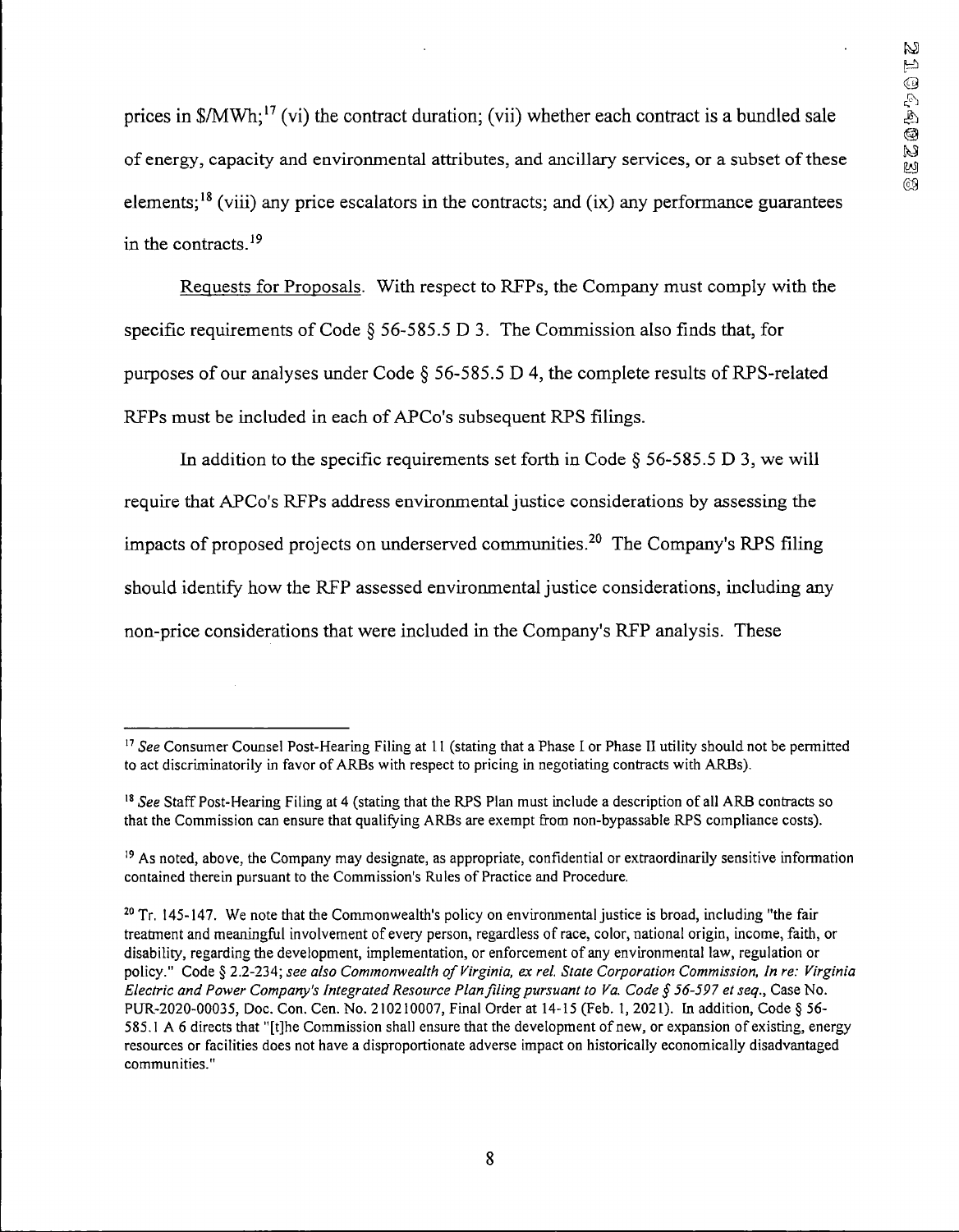considerations should include assessments ofthe local demographics in close proximity to each project proposal.<sup>21</sup>

IRP and RPS Plan Consolidation. The Commission requested that the parties  $\frac{69}{2}$ address, in post-hearing filings, whether to consolidate APCo's filing of its IRP and IRP updates with the annual RPS filing. At this time, the Commission will not direct any consolidation or synchronization of the timing of these filings; however, we may revisit this decision at a later time as additional experience is gained with the annual RPS filings. We do find, however, that, to a certain extent, the Company's modeling inputs and assumptions should be consistent for purposes of the IRP and RPS proceedings. We therefore direct that, going forward, APCo should apply the same modeling assumptions and inputs in each of its IRP and RPS filings and explain the reason behind any deviations in the assumptions and modeling used in the two proceedings.<sup>22</sup>

Jurisdictional and Class Cost Allocation. There are no costs proposed for recovery in the instant proceeding, and thus the Commission defers making any ruling on cost allocation at this time. We will therefore leave the Company's existing jurisdictional and class allocations in place for the present. We will address the rate adjustment clause framework and cost allocation either in the Company's next RPS proceeding or, at the Commission's discretion, in a separate jurisdictional and class allocation proceeding initiated for this purpose. Should the Commission not establish a cost allocation proceeding, we direct the

**<sup>21</sup>** *See* **Code § 2.2-234; Ex. 7 (Abbott) at 28.**

<sup>&</sup>lt;sup>22</sup> In its next RPS filing, these modeling assumptions should include a sensitivity analysis that models the Company's resource portfolios under a hypothetical, but plausible, early retirement scenario. See Ex. 11 (Pratt) at **19; Ex. 12 (Welsh) at 7-10.**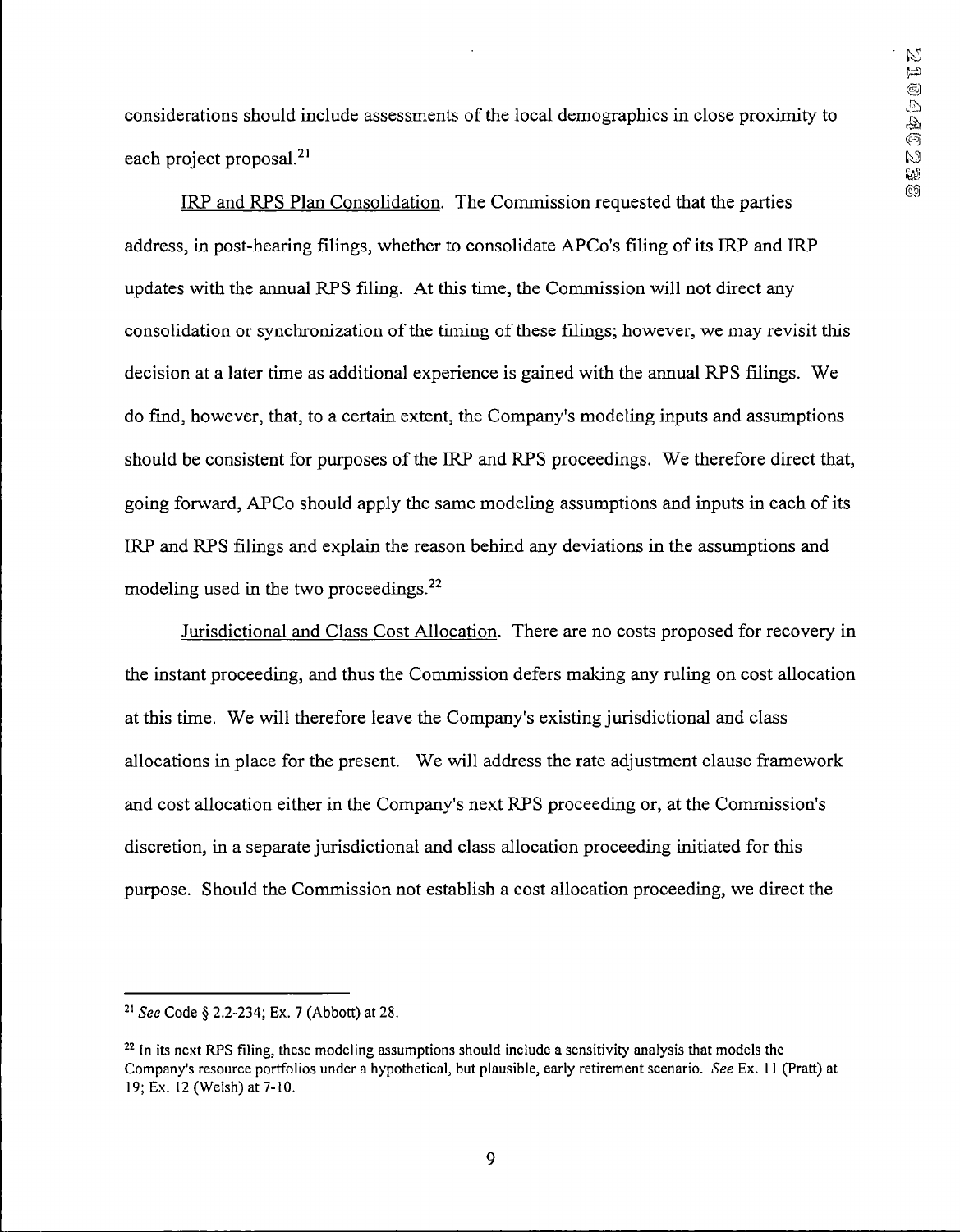Company to present its proposed cost allocation methodology, along with the results of alternative cost allocation methodologies, in its next RPS filing.

Reporting Requirements. Staff proposed that the Company be required to report each RPS-associated cost or benefit by type, month, general ledger account, rate mechanism and whether such cost or revenue is bypassable or non-bypassable.<sup>23</sup> The Company did not object to this request in this proceeding, and we will direct the Company to include this information in subsequent RPS filings.

Economic Impact. Code § 56-585.5 D 4 requires that the Commission consider, among other things, economic development as it relates to "the promotion of new renewable generation and energy storage resources within the Commonwealth." The parties in this case proposed several frameworks under which the Commission could evaluate economic impact. For example, MDV SEIA proposed that the Commission require utilities to use "a metric that captures the economic development benefits associated with particular projects on a \$/MWh basis," while APCo proposed that the Commission "evaluate the benefits of the development of renewable resources in [the] Commonwealth, against their costs."<sup>24</sup> We find that, at this time, relevant evidence regarding economic development impacts shall be considered on a case-by-case basis associated with a particular plan or associated petition request.25

Accordingly, IT IS SO ORDERED, and this case is dismissed.

**<sup>23</sup> Ex. 12 (Welsh) at 17-18.**

**<sup>24</sup> MDV SEIA Post-Hearing Filing, Attachment A at 5; APCo Post-Hearing Filing at 10.**

<sup>&</sup>lt;sup>25</sup> With respect to issues raised by participants not expressly addressed by the Commission herein, the Commission finds that resolution of such issues is not necessary to the Commission's decision in this proceeding, and the Commission hereby exercises its discretion not to address such for purposes of the instant Order. In addition, as **implementation ofthe VCEA continues, the Commission may initiate separate rulemaking proceedings to address distinct issues related to the implementation ofthe VCEA.**